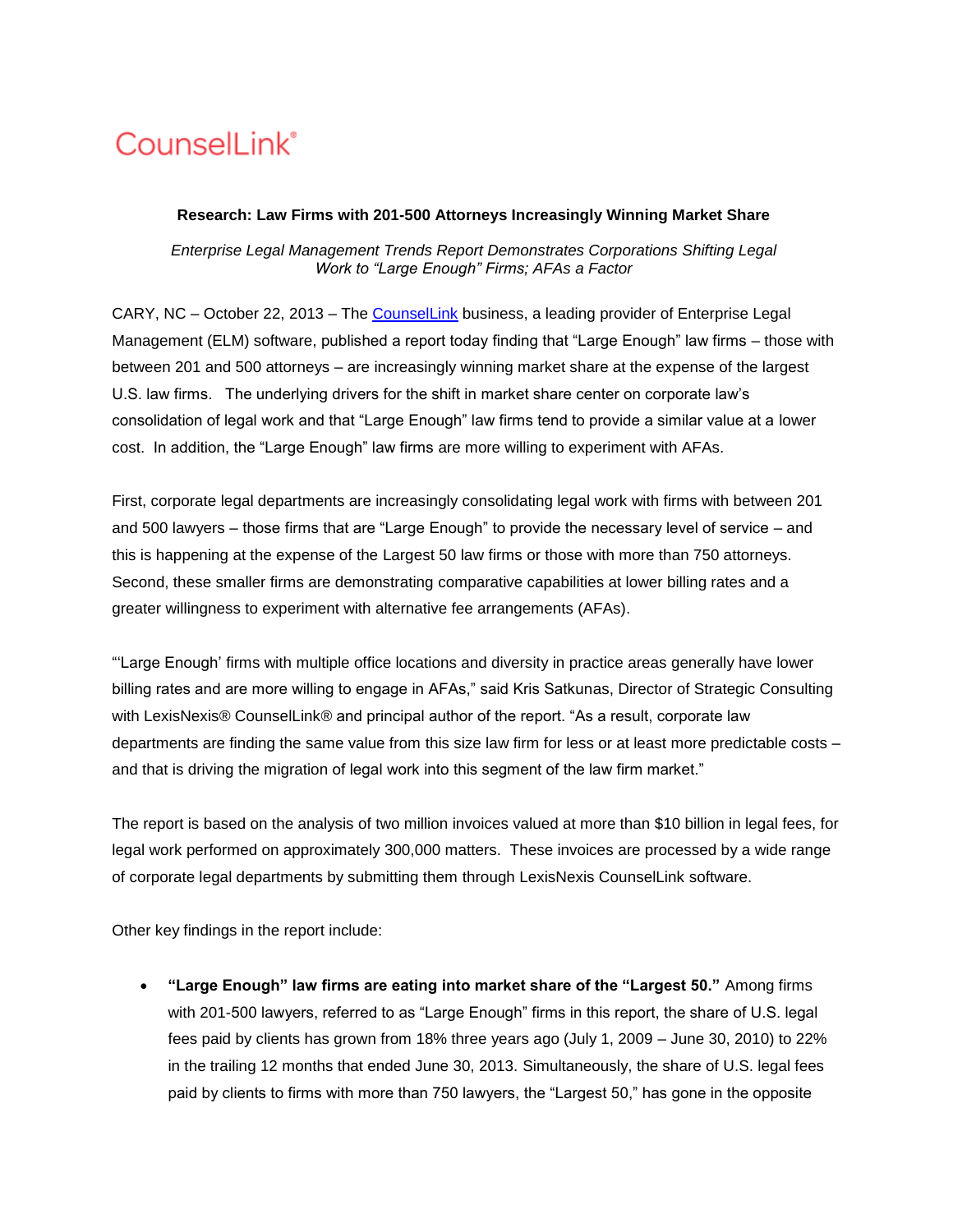direction – dropping from 26% to 20% over the same period.

- **Even more dramatic shift in higher fee legal work.** The shift in legal work from the "Largest 50" firms (> 750 lawyers) to the "Large Enough" (201-500 lawyers) category is far more dramatic when examining specific categories of matters. "Large Enough" firms have almost doubled the share of high fee litigation matters – those matters generating outside counsel fees totaling \$1 million or more (High Fee Work). "Large Enough" firms grew their portion of U.S. High Fee Work from 22% three years ago to 41% in the trailing 12 months.
- **"Large Enough" firms twice as likely to use AFAs.** As a percent of their billings, firms with 201-500 lawyers billed nearly twice as much under alternative fee arrangements as did the "Largest 50" firms over the trailing 12 months.
- **Average U.S. law firm partner bills at \$381 per hour.** In terms of billed hourly rates paid by clients, the average hourly billing rate of a partner in a U.S. law firm increased 2.7% over the previous year to \$381 per hour. The partner"s practice area, however, has an impact on the hourly billing rate. For example, advice and counsel for mergers and acquisitions commands a higher-than-average billing rate of \$630.

The CounselLink business provides ELM software including matter management, legal spend management and legal hold software along with process, analytical and benchmarking consulting services. Billions of dollars in legal fees, billed to corporate legal departments by law firms of all sizes, are processed through the CounselLink solution every year.

A detailed report with graphical visualizations of the data is freely available today for download (with registration) on the [CounselLink website.](http://www.lexisnexis.com/TrendsReport) CounselLink will be exhibiting at booth #501 at the ACC's [Annual Meeting](http://www.acc.com/education/am13/) October 27-30, 2013 in Los Angeles and will have representatives on hand prepared to discuss the reports" findings. Finally, the CounselLink team will host a live [webinar with researchers](https://cc.readytalk.com/r/16jy1fcm2y6&eom) that will present the reports' findings on November 13, 2013.

For more information please visit: [www.lexisnexis.com/TrendsReport](http://www.lexisnexis.com/TrendsReport)

## **About CounselLink**

The CounselLink business is a leading provider of cloud-based software for Enterprise Legal Management which includes matter management, legal spend management and legal hold solutions designed to help corporate legal departments manage operations while providing analytics and benchmarking tools for better decision making. Expert professional services and product support teams are available to help users maximize the benefits of the branded solution. The CounselLink business